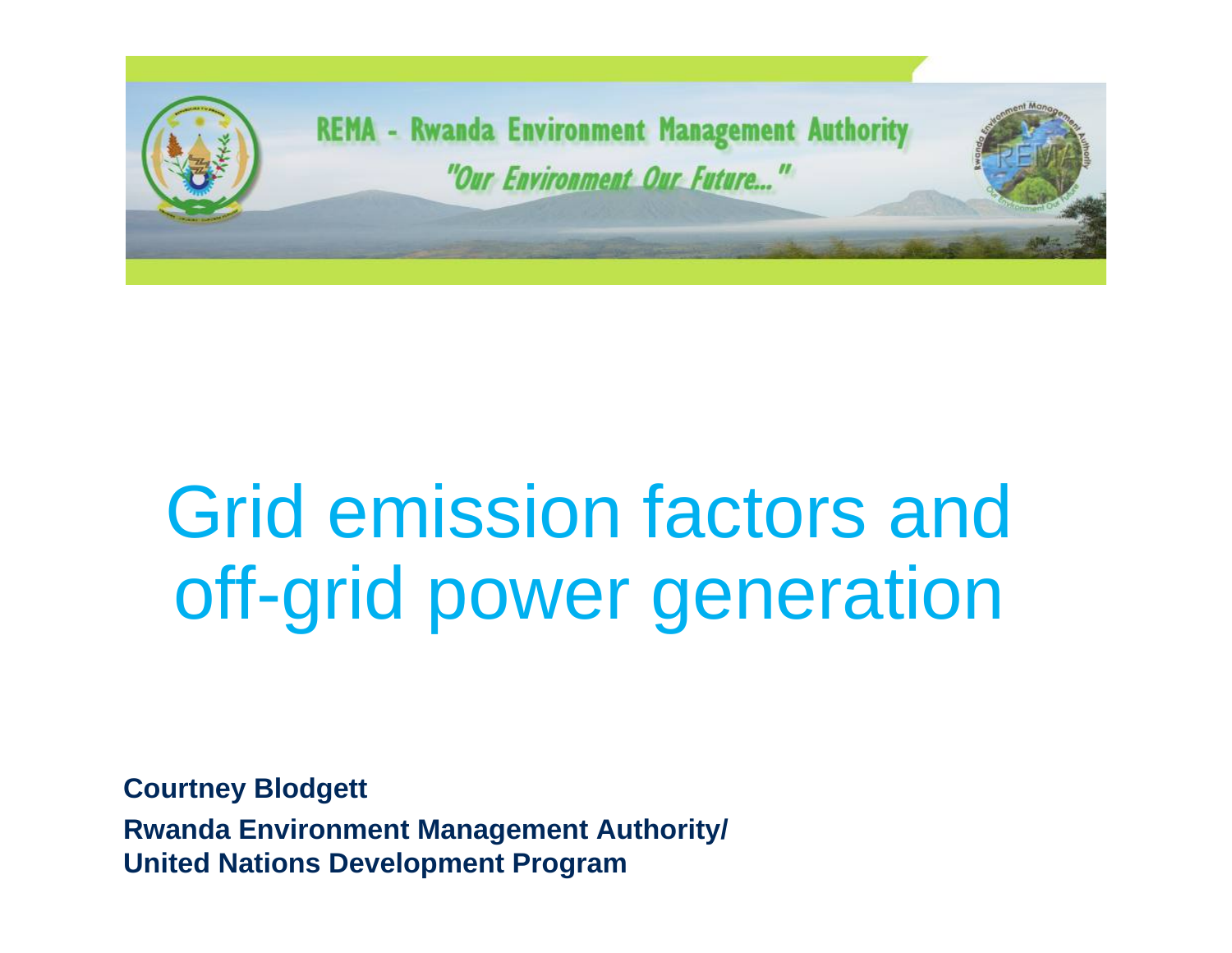

#### **What is a grid emission factor (GEF)?**

- Factor of how "dirty" the power plants in the electricity are
- Measured in tonnes of  $CO<sub>2</sub>$  per megawatt-hr produced (tCO<sub>2</sub>/MWh)
- Calculated based on the amount and type of fuel used per plant as well as the amount of electricity generated
- Two components are averaged to calculate a factor representative of the present and future:
	- Operating margin: Current emissions from fossil fuel plants
	- Build margin: Emissions from ALL of the newest plants
- Key factor in calculating emissions reductions for any grid connected projects
	- Data used must be available in the Project Design Document
- Fixed for a crediting period or calculated annually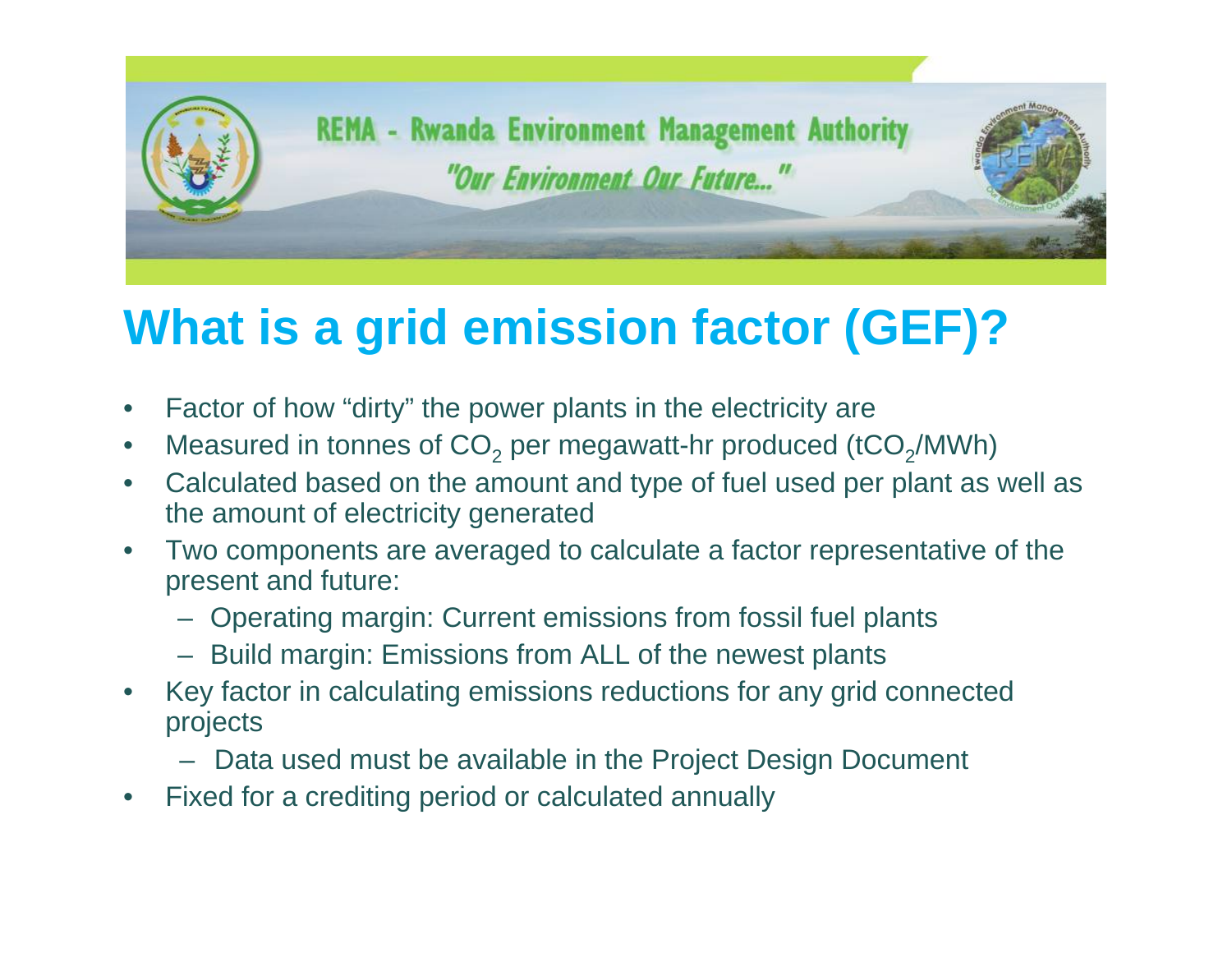

## **African grid emission factors**

| <b>Country</b>      | <b>Grid emission factor (tCO2/MWh)</b> |
|---------------------|----------------------------------------|
| Ethiopia            | 0.006                                  |
| Swaziland           | 0.17                                   |
| Ghana               | $0.41 - 0.58$                          |
| Kenya               | 0.43                                   |
| Egypt               | $0.49 - 0.51$                          |
| Uganda              | 0.58                                   |
| Cote d'Ivoire       | 0.59                                   |
| Rwanda              | 0.70                                   |
| <b>South Africa</b> | $0.95 - 1.25$                          |
| China (average)     | 0.93                                   |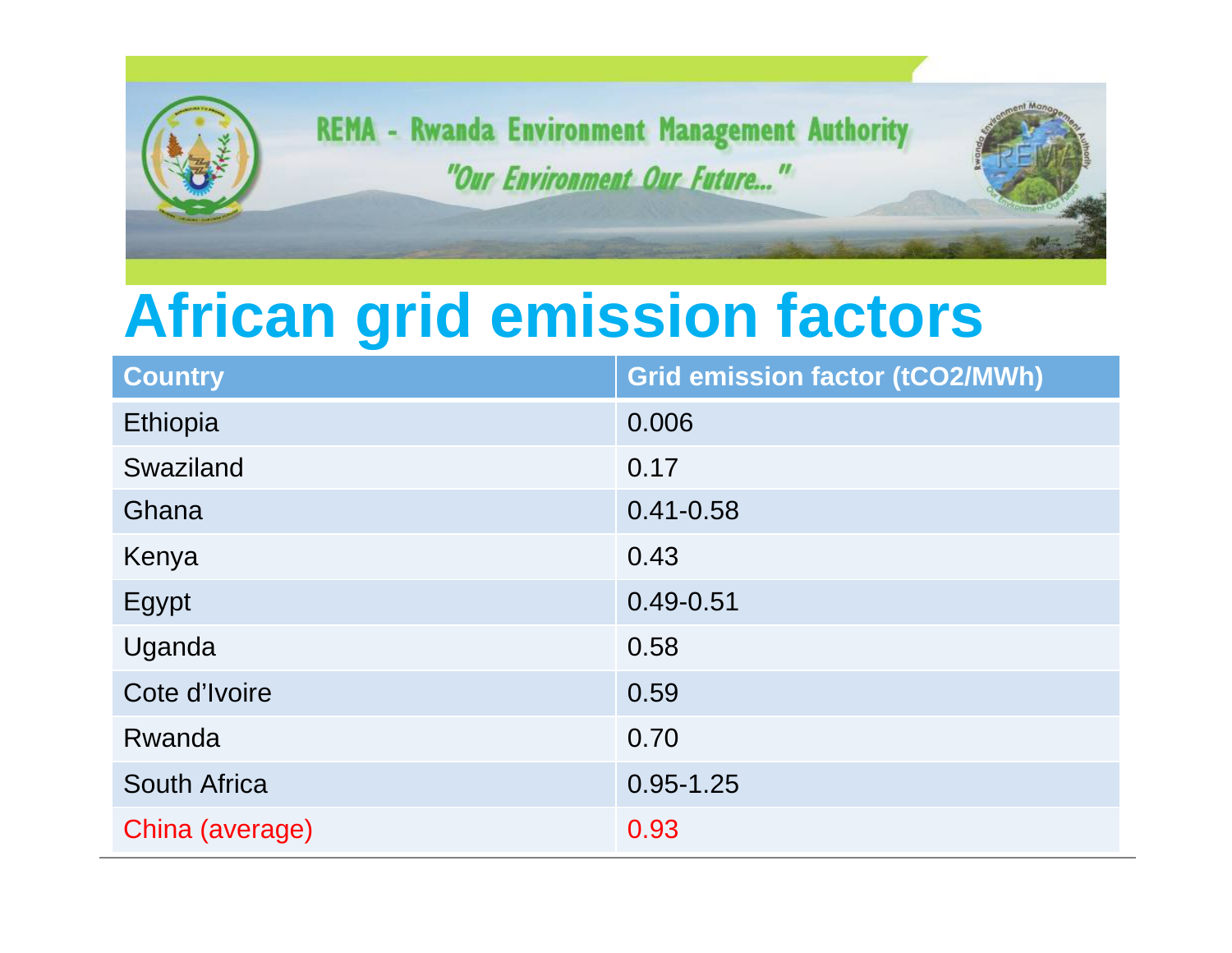

#### **GEF challenges**

- Gathering data is difficult, especially from abroad
- Gathering RELIABLE data is even more difficult
- "Tool to calculate the emission factor for an electricity system" is complicated
	- Chicken & egg issue: having a GEF already calculated can attract carbon advisors but no carbon advisor will calculate this without having projects in the country which leaves it in the hands of the DNA
	- Outsider assistance is welcome (e.g. Austrian government calculated GEFs of Ethiopia, Uganda and Ghana)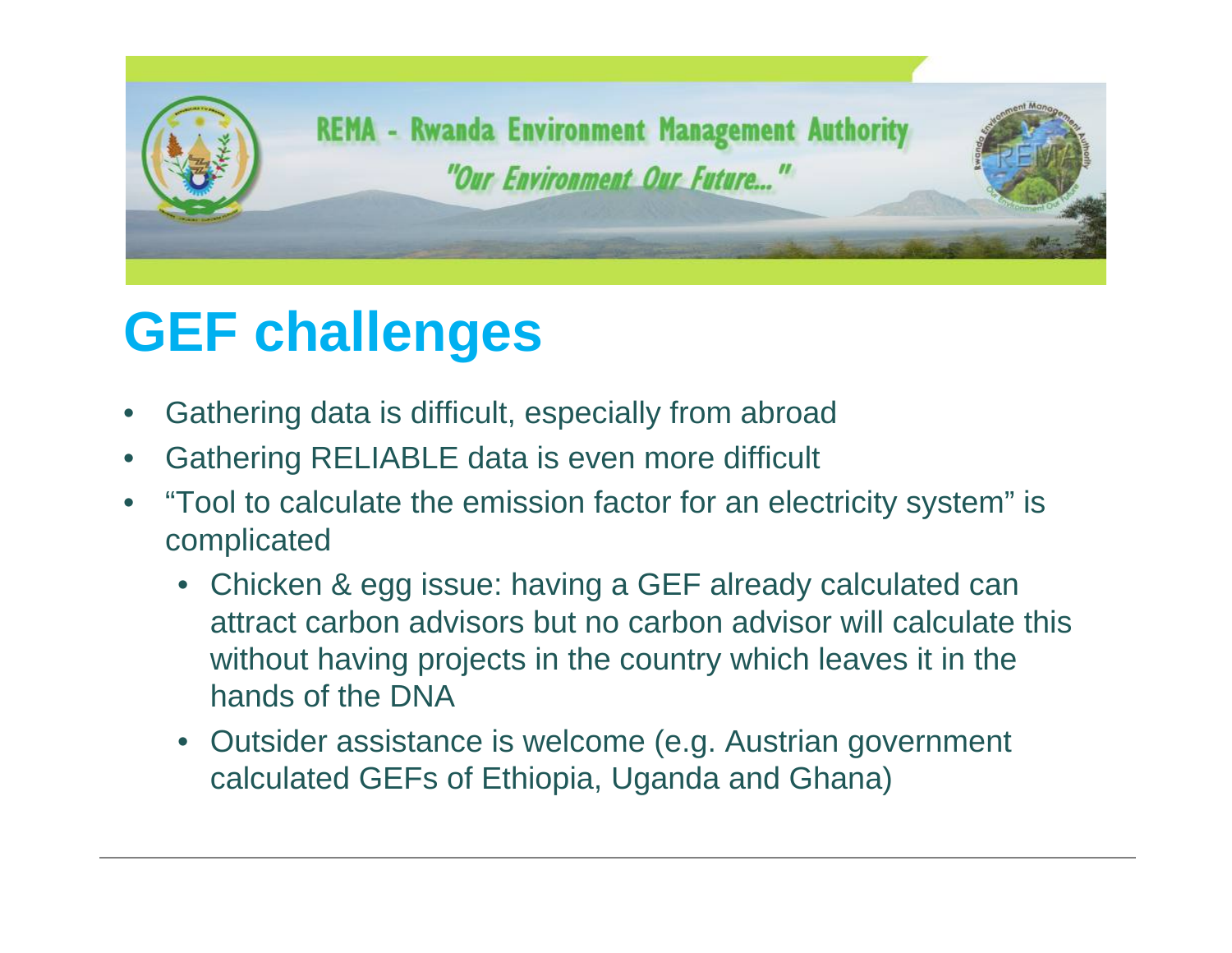

### **Grid tool challenges**

- Grid tool now allows for inclusion of off-grid power plants (e.g. diesel generators) but requires: *total capacity of off-grid power plants (in MW) should be at least 10% of the total capacity of grid power plants in the electricity system; or the total power generation by off-grid power plants (in MWh) should be at least 10% of the total power generation by grid power plants in the electricity system; and that factors which negatively affect the reliability and stability of the grid is primarily due to constraints in generation and not to other aspects such as transmission capacity.*
	- Difficult to gather information about all of the off-grid power plants as there is not a central database
	- Default values would be useful perhaps based on amount of power outages?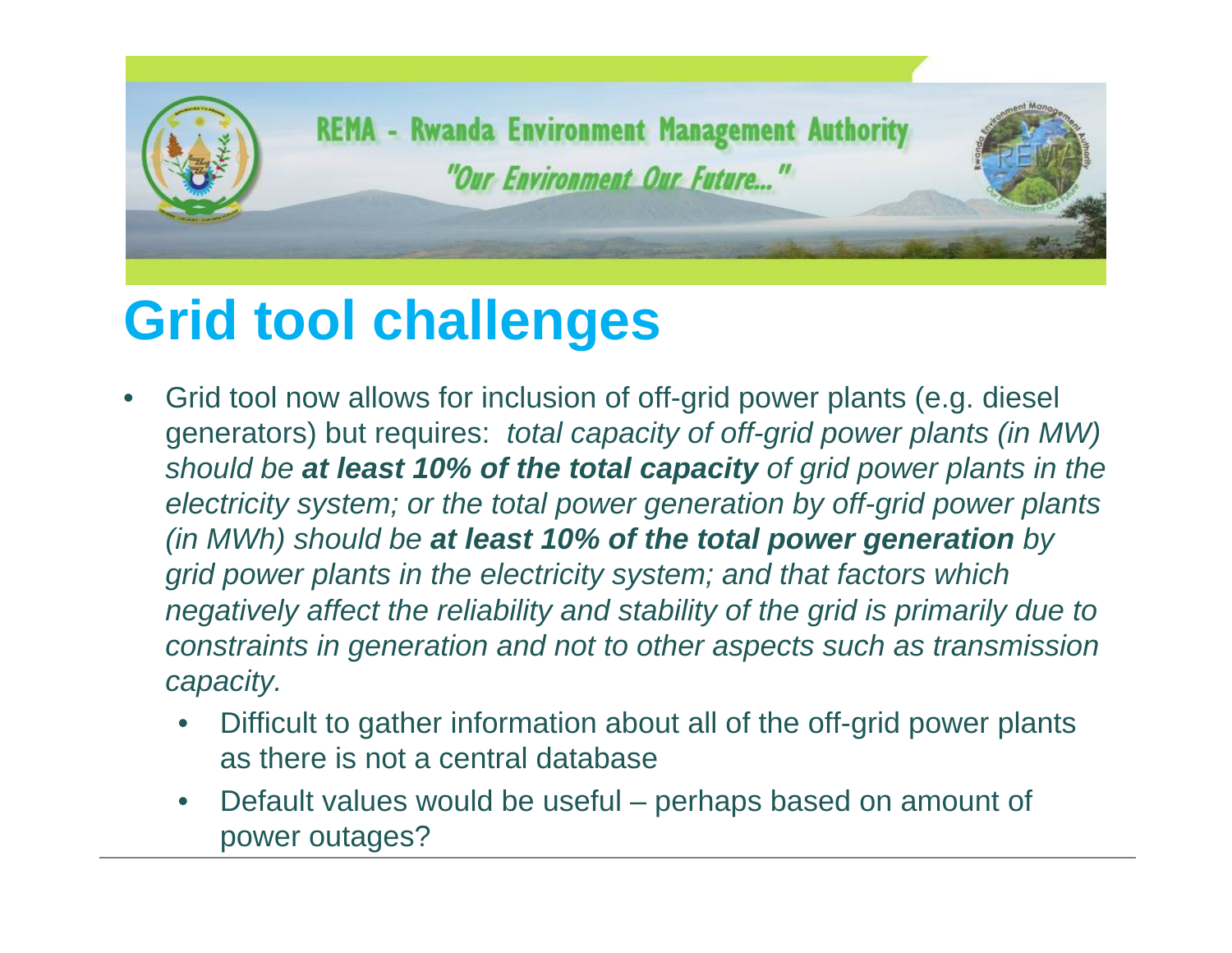

#### **Grid tool challenges**

- Version 2.0 of the grid tool touches upon suppressed demand issue (e.g. build margin should be weighted heavier because more of the newest types of plants would be built, if funding /technology was available) but the problem is not solved
- There is typically a large number of imports and the grid tool states imports must have an emissions factor of 0 tCO2/MWh